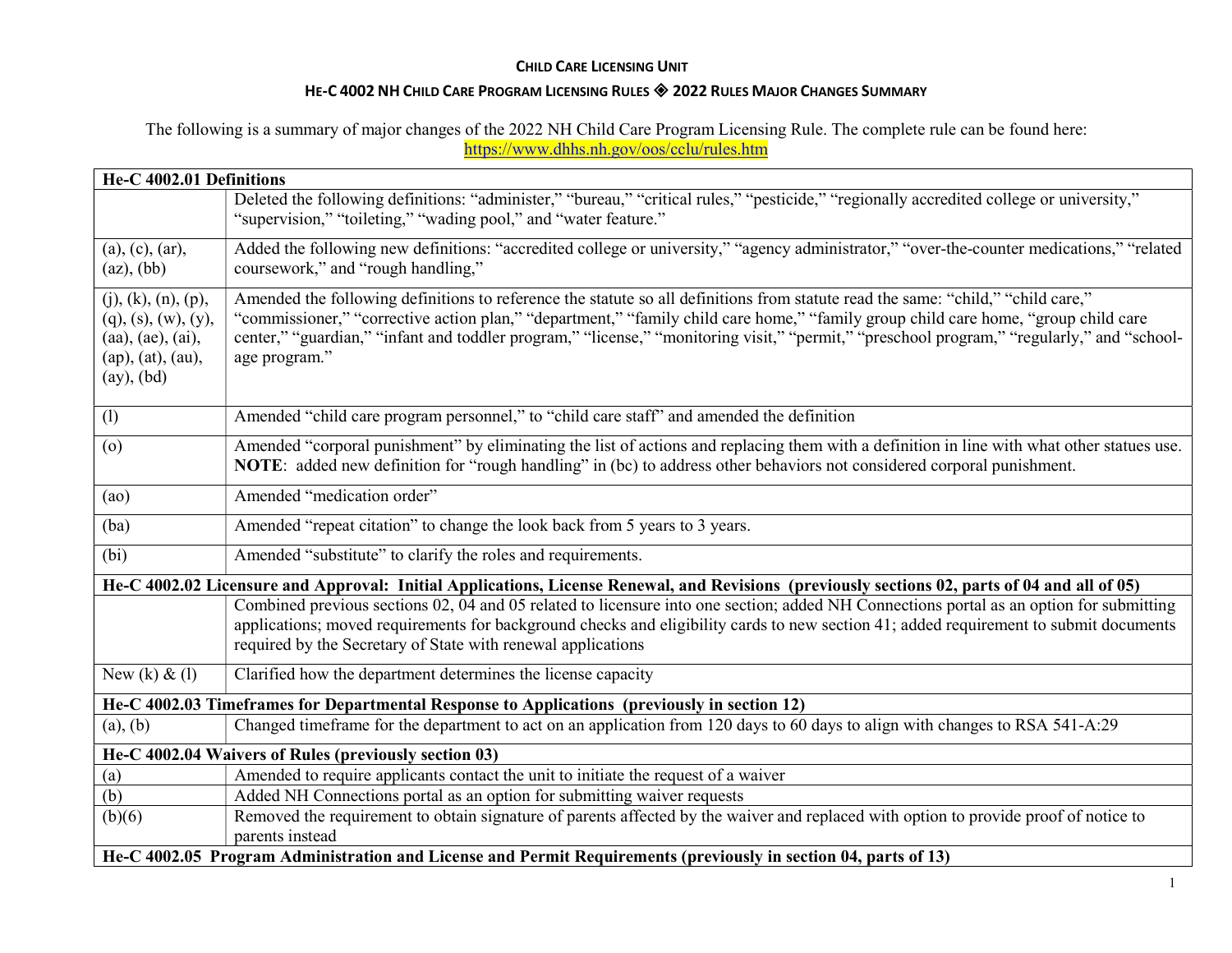| (b), (c)                                                                              | Moved rules relative to authorization to exceed license capacity from old section 13 to this new section                                                                                                                                                                           |  |
|---------------------------------------------------------------------------------------|------------------------------------------------------------------------------------------------------------------------------------------------------------------------------------------------------------------------------------------------------------------------------------|--|
| $\overline{(\mathbf{l})}$                                                             | Added 2 business days to provide requested records or information (previously no deadline)                                                                                                                                                                                         |  |
| (p)                                                                                   | Added requirement to reflect the statutory requirement under RSA 170-E:3. IV that programs notify parents and department when                                                                                                                                                      |  |
|                                                                                       | voluntarily giving up their license to operate as a legally licensed-exempt program                                                                                                                                                                                                |  |
| (q)                                                                                   | New requirement to notify the department when a programs closes temporarily for longer than 30 days                                                                                                                                                                                |  |
|                                                                                       | He-C 4002.06 Statements of Findings and Corrective Action Plans (same section and parts of previous section 04)                                                                                                                                                                    |  |
|                                                                                       | Removed the designation of critical and non-critical rules throughout                                                                                                                                                                                                              |  |
| (d)                                                                                   | New rule for DHHS to issue Statement of Findings within 21 days of the exit interview as described in (c); added NH Connections portal                                                                                                                                             |  |
|                                                                                       | as the place where the department uploads the Statement of Findings.                                                                                                                                                                                                               |  |
|                                                                                       | He-C 4002.07 Informal Dispute Resolution (previously in section 11)                                                                                                                                                                                                                |  |
|                                                                                       | No substantive changes; rewrote (b) for clarity but the requirement/content is the same                                                                                                                                                                                            |  |
|                                                                                       | He-C 4002.08 Staff and Child Attendance Records (previously in section 13)                                                                                                                                                                                                         |  |
|                                                                                       | Condensed requirements for staff and child attendance records with no substantive changes and specified electronic attendance records are<br>permissible                                                                                                                           |  |
| He-C 4002.09 Staff Record Requirements (previously in section 16, parts of 30 and 32) |                                                                                                                                                                                                                                                                                    |  |
| (a)(6)<br>08/31/2022                                                                  | New rule requiring documentation to verify child care staff reviewed their job description                                                                                                                                                                                         |  |
| (a)(7)                                                                                | New rule requiring documentation of supervision regarding disciplinary actions or investigations of child care staff                                                                                                                                                               |  |
|                                                                                       | He-C 4002.10 Child Record Requirements (previously in sections 20, 17, and 08)                                                                                                                                                                                                     |  |
| (c)<br>12/31/2022                                                                     | Updated the link to access Statements of Findings and a new option for parents regarding CCLU staff speaking with their child during<br>routine visits. (New Child Registration and Emergency Information Form)                                                                    |  |
|                                                                                       | He-C 4002.11 Children Who are Ill (previously in section 17)                                                                                                                                                                                                                       |  |
| (b)                                                                                   | Amended to align with DHHS Division of Public Health guidelines for excluding children with symptoms of illness, or in accordance<br>with Division of Public Health guidelines during a disease outbreak or public health emergency                                                |  |
|                                                                                       | He-C 4002.12 Record of Injury (previously section 19)                                                                                                                                                                                                                              |  |
|                                                                                       | No substantive changes; specified methods for notification of serious injuries to the department                                                                                                                                                                                   |  |
|                                                                                       | He-C 4002.13 Children With Disabilities - New Section                                                                                                                                                                                                                              |  |
|                                                                                       | He-C 4002.14 Required Postings (combines rules from previous sections 04, 19, 27) No changes                                                                                                                                                                                       |  |
|                                                                                       | He-C 4002.15 Notice and Reporting Requirements to the Department and Parents (previously in more than one section)                                                                                                                                                                 |  |
| $(a)(1)-(3)$<br>05/23/2022                                                            | (1) Added NH Connections portal as a method to report a change in the name of the program (2) Within 2 business days report in writing<br>or through NH Connections portal changes to mailing address, email address, or phone number; (3) is a new requirement to notify the unit |  |
|                                                                                       | within 5 business days when staff leave employment or household members are no longer part of the household by either updating the<br>Staff Roster in NH Connections or in writing                                                                                                 |  |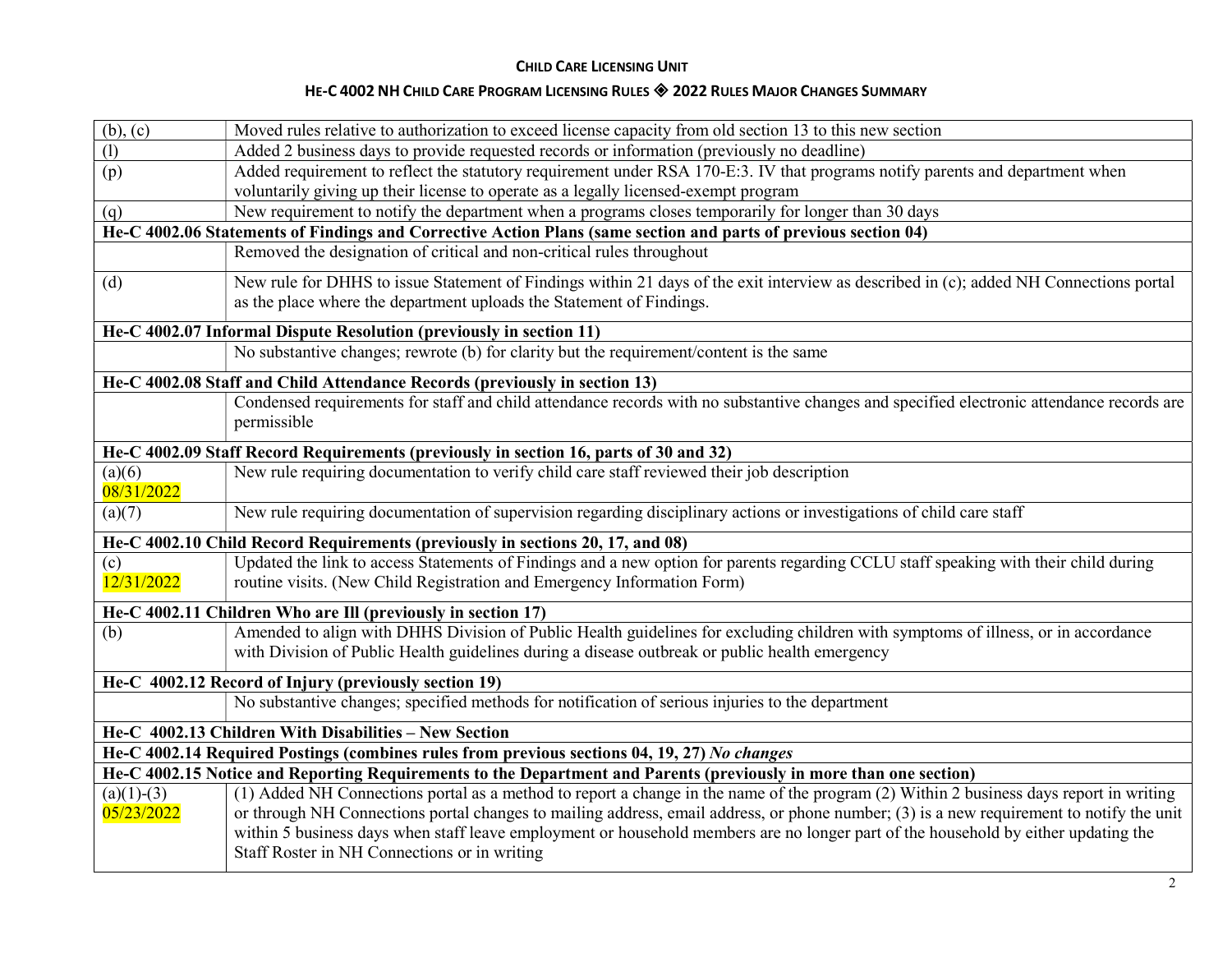| (a)(4)                                                                                | Changed requirement from 10 to 5 business days to notify the unit of the vacancy of center director, site coordinator or site director, and<br>added agency administrator as a new role requiring this notice                                                                                              |
|---------------------------------------------------------------------------------------|------------------------------------------------------------------------------------------------------------------------------------------------------------------------------------------------------------------------------------------------------------------------------------------------------------|
| $(a)(5)-(7)$                                                                          | New requirements to notify the unit when the program voluntarily closes, changes to legally license exempt status, or temporarily closes<br>for longer than 30 days                                                                                                                                        |
| (a)(9)                                                                                | Clarified requirement to notify the unit prior to making structural changes to indoor or outdoor spaces to specify changes that would<br>create a wall, change room capacity, or egress                                                                                                                    |
| (a)(11)                                                                               | New requirement to notify the unit in writing within 5 business days if program discontinues using space for child care                                                                                                                                                                                    |
| (a)(12)                                                                               | New requirement to notify the unit when a program calls law enforcement or emergency responders for incident involving enrolled<br>children                                                                                                                                                                |
| (a)(13)                                                                               | New requirement to notify the unit when there is a motor vehicle accident involving program staff and children                                                                                                                                                                                             |
| (c)(6)                                                                                | New requirement to notify parents if their child sustains a bump or injury to face or head that is more than a minor scrape or scratch. as<br>described in $(6)$ a. through h.                                                                                                                             |
| (c)(13)                                                                               | Amended requirement to notify parents when there is a communicable disease identified at the program to allow for notice via email or<br>private social media accounts                                                                                                                                     |
|                                                                                       | He-C 4002. 16 Requirements for Written Policies and Procedures and Job Descriptions (New section; some parts previously in 17, 19, 24, 25)                                                                                                                                                                 |
| (c)                                                                                   | New rules specific to programs operating exclusively outdoors                                                                                                                                                                                                                                              |
| (d)                                                                                   | New rule requiring programs to provide parents with written policies at enrollment                                                                                                                                                                                                                         |
| (e)<br>08/01/2022                                                                     | New requirement to have written job descriptions for direct child care staff positions                                                                                                                                                                                                                     |
| (f)                                                                                   | New rule requirement an EOP prior to issuance of a permit or renewal of a license                                                                                                                                                                                                                          |
| $(l)$ & $(m)$                                                                         | New requirements to provide staff all policies and procedures at hire; ensure that staff are familiar with and comply with them, and for<br>staff to review and sign off on changes to policies and procedures within 30 days of the date of the changes, with documentation of the<br>review kept on file |
|                                                                                       | He-C 4002.17 Emergency Preparedness and Practice Drills (previously in section 19)                                                                                                                                                                                                                         |
| (a)                                                                                   | Exempts nature-based programs operating solely outside from requirement to conduct fire drills                                                                                                                                                                                                             |
| $(a)(1)-(3)$                                                                          | Clarified when programs shall conduct drills, based upon months of operation                                                                                                                                                                                                                               |
| (f)<br><b>By December</b><br>31, 2022:<br>$(1)$ Practice 1 off<br>site evacuation and | Requires all child care staff to practice off-site evacuations and bomb threats once a year; requires child care staff and children to practice<br>at least 2 other components once per calendar year; and requires a review all EOP response actions will all staff 4 times each year                     |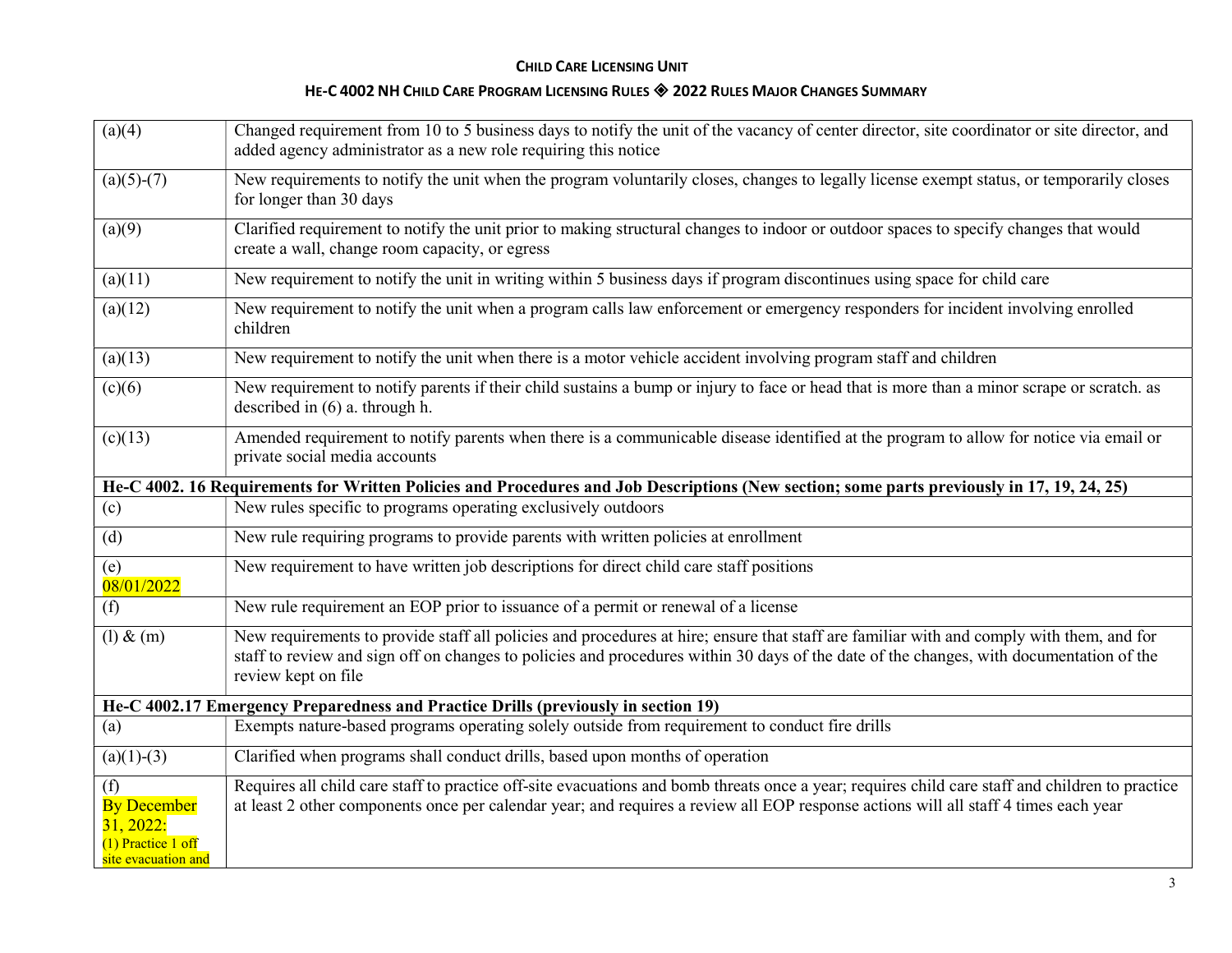| one bomb threat                                                            |                                                                                                                                           |
|----------------------------------------------------------------------------|-------------------------------------------------------------------------------------------------------------------------------------------|
| with staff (once per<br>year thereafter)                                   |                                                                                                                                           |
| (2) Practice 1 other                                                       |                                                                                                                                           |
| component with                                                             |                                                                                                                                           |
| staff and children (2                                                      |                                                                                                                                           |
| components each<br>calendar year                                           |                                                                                                                                           |
| thereafter)                                                                |                                                                                                                                           |
| (3) Review all EOP                                                         |                                                                                                                                           |
| response actions                                                           |                                                                                                                                           |
| with all staff 2 times                                                     |                                                                                                                                           |
| (4 times each<br>calendar year                                             |                                                                                                                                           |
| thereafter)                                                                |                                                                                                                                           |
| (g)                                                                        | New requirement for log of EOP drills and review required under (f)                                                                       |
|                                                                            | He-C 4002.18 Interactions Between and Among Adults and Children (previously in sections 14, 24, 25)                                       |
| (e)(2)                                                                     | Added rough handling as prohibited act, separate from corporal punishment                                                                 |
| (e)(12)                                                                    | Clarified yelling in anger or frustration as a prohibited act/behavior by staff                                                           |
| (e)(13)                                                                    | Added profanity or obscene language as a prohibited act/behavior by staff                                                                 |
| $(g)-(k)$                                                                  | Added provisions to clarify what actions staff may take in response to a child's actions that pose an imminent serious safety risk to the |
|                                                                            | child or others and implementation of a behavior management plan with input from the parents.                                             |
| (l), (n)                                                                   | Added clarification for programs that lock the doors and how to assure parents still have access to the program and opportunity to        |
|                                                                            | communicate with staff caring for their child                                                                                             |
| $\left( 0 \right)$                                                         | Added prohibition of staff from being impaired or using alcohol or illegal substances while on the job                                    |
|                                                                            | He-C 4002.19 Programming (previously in section 24)                                                                                       |
| (a)                                                                        | New rule for planning transition of a child to a new classroom                                                                            |
| (d)                                                                        | New rule prohibiting children from providing care and supervision to other children                                                       |
| He-C 4002.20 Prevention and Management of Injuries (previously section 19) |                                                                                                                                           |
| (b)                                                                        | Clarified supervision requirements for center-based programs                                                                              |
| (e)                                                                        | Clarified supervision requirements in family child care homes                                                                             |
| (g)<br>06/01/2022                                                          | Added requirements to rule specific to parental directions for administration and storage of medication pertaining to allergies           |
| (i)<br>06/01/2022                                                          | New requirement for food prep staff to read and familiarize themselves with allergy care and treatment plans                              |
| $\circ$                                                                    | Amended to allow CPR and first aid training via correspondence or on-line, provided a skill test is required prior to becoming certified  |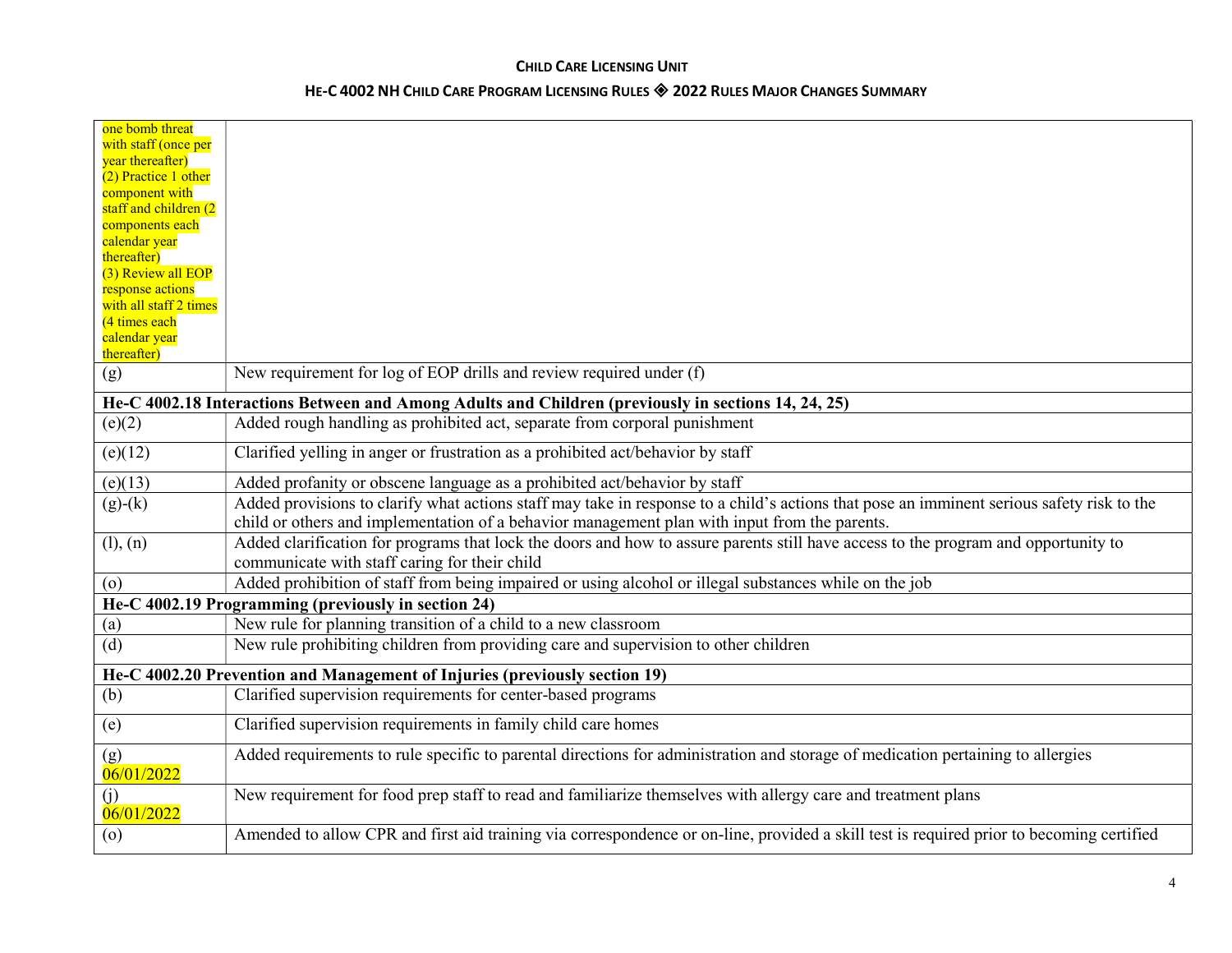| He-C 4002.21 Administration and Storage of Medication (previously section 18)         |                                                                                                                                                                                                                                                                                                                                       |
|---------------------------------------------------------------------------------------|---------------------------------------------------------------------------------------------------------------------------------------------------------------------------------------------------------------------------------------------------------------------------------------------------------------------------------------|
| (a)                                                                                   | Removed American with Disabilities Act and replaced with "as provided by the child's parents and in accordance with this section."                                                                                                                                                                                                    |
| (b)                                                                                   | Added definition of "administer" here.                                                                                                                                                                                                                                                                                                |
| Old $18(p)$                                                                           | Deleted requirement to obtain written authorization every 6 months for medication needed for chronic conditions.                                                                                                                                                                                                                      |
| New(p)                                                                                | Clarified rules for the accessibility and storage of insulin, inhalers and epi-pens to assure timely administration and in accordance with<br>parental instructions                                                                                                                                                                   |
|                                                                                       | He-C 4002.22 Approval of Child Care Space and Licensing Capacity: Indoors and Outdoors (previously section 21 and part of section 24)                                                                                                                                                                                                 |
| (b)(1)                                                                                | Clarified requirement for written local fire approval to care for children on any floor that does not exit at grade level                                                                                                                                                                                                             |
| (c)(3)                                                                                | New rule requiring notice to the department within 5 business days when discontinuing using space for child care (cross ref. to $02(q)$ )                                                                                                                                                                                             |
| $(e)$ & $(f)$                                                                         | Added floor space measured "wall-to-wall" and how the department determines the number of children; this codifies current practice                                                                                                                                                                                                    |
| (j)                                                                                   | New rule clarifying requirement for activity space specific for use by the program, apart from other groups using the facility, during the<br>hours of operation.                                                                                                                                                                     |
| $(m)$ & $(n)$                                                                         | Replace former $21(f)-(k)$ regarding common space.                                                                                                                                                                                                                                                                                    |
| (q)                                                                                   | New rule regarding how the department determines license capacity for programs operating exclusively outdoors                                                                                                                                                                                                                         |
|                                                                                       | He-C 4002.23 Health and Safety Requirements for Indoor Space (previously section 14)                                                                                                                                                                                                                                                  |
| $(c)$ & $(d)$                                                                         | Replaced "toxic" with "harmful if swallowed" on labels of non-food items.                                                                                                                                                                                                                                                             |
| (g)                                                                                   | Amended prohibited pets to align with NH Division of Public Health recommendations, including maintenance of habitats                                                                                                                                                                                                                 |
| (i)                                                                                   | New rule regarding elimination of insects or rodents when present                                                                                                                                                                                                                                                                     |
| (n)(3)                                                                                | New rule requiring staff to store their belongings out of reach of children                                                                                                                                                                                                                                                           |
| (q)<br>12/31/2022                                                                     | Added to rule the requirement to install window guards to window or glass doors if necessary to prevent injury to children (See<br>https://nrckids.org/CFOC/Database/5.1.3.2 and https://nrckids.org/CFOC/Database/5.1.3.4 for guidance)                                                                                              |
| $(y)$ -(aa)                                                                           | New rules regarding wood/coal/pellet/gas stoves when used during child care                                                                                                                                                                                                                                                           |
| (ah)                                                                                  | Clarified rule for cleaning spills of bodily fluids                                                                                                                                                                                                                                                                                   |
| (ai)(3)                                                                               | New rule for cleaning and disinfecting mops used for cleaning bodily fluids                                                                                                                                                                                                                                                           |
| He-C 4002.24 Health and Safety Requirements for Outdoor Space (previously section 14) |                                                                                                                                                                                                                                                                                                                                       |
| $(a)(1)-(3)$<br>12/31/2022                                                            | New rules requiring accessible play areas, that the play area be age and developmentally appropriate for the children enrolled, and a new<br>requirement to provide shade. (See https://nrckids.org/CFOC/Database/5.1.1.4 for guidance on accessible playgrounds,<br>https://nrckids.org/CFOC/Database/6.1.0.7 for guidance on shade) |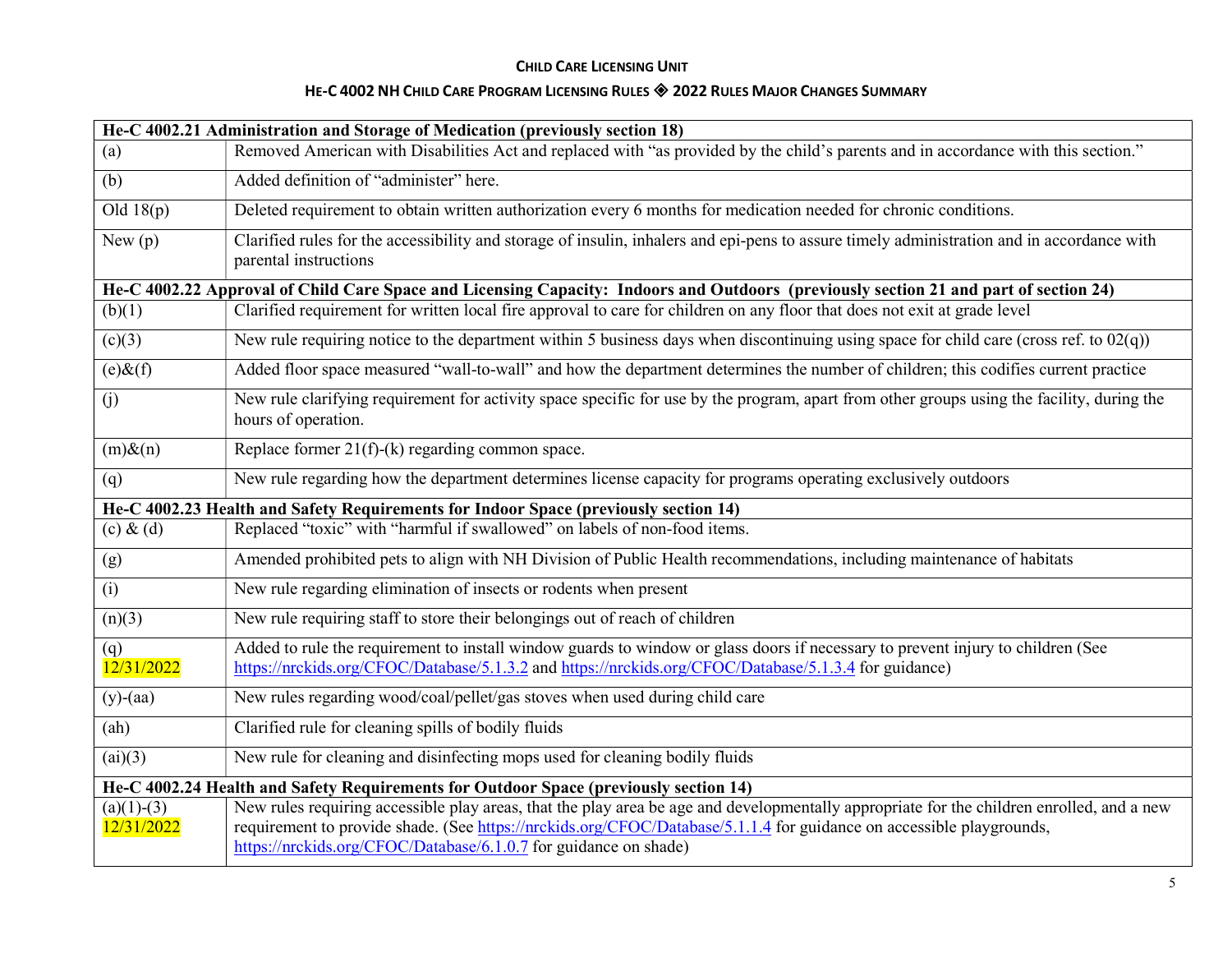| $\overline{d}$                                                     | New rule for fencing of outdoor play spaces located on a roof                                                                                   |
|--------------------------------------------------------------------|-------------------------------------------------------------------------------------------------------------------------------------------------|
| (e)                                                                | New rule requiring installation of protective barriers to prevent falls into outdoor stair or window wells                                      |
| 12/31/2022                                                         |                                                                                                                                                 |
| $(f)$ & $(g)$                                                      | New rule requiring departmental approval of porches and decks before use as play areas                                                          |
| (h)(2)a.                                                           | Clarified rule so energy absorptive material which poses a choking hazard only applies to play areas used by children younger than 3            |
|                                                                    | years of age.                                                                                                                                   |
|                                                                    | He-C 4002.25 Learning Materials, Toys and Equipment (previously section 22)                                                                     |
| (d)                                                                | New rule prohibiting the use of toys/equipment identified by the Consumer Product Safety Commission as being hazardous                          |
| (g)                                                                | New rule providing for children age 30 months to 3 years to use small items under certain conditions                                            |
| Old $(m)$ & $(n)$                                                  | Deleted limitations on age of children using dramatic play items with ties or straps. Moved removing necklace during nap to (z) in section      |
|                                                                    | 26 on Rest & Sleep                                                                                                                              |
|                                                                    | He-C 4002.26 Rest and Sleep (previously section 23 and parts of 22)                                                                             |
| (d)                                                                | New requirement to discontinue using cribs/playpens with infants who have the ability to climb out                                              |
| $(l)$ & $(m)$                                                      | Clarified requirements for use of electronic monitors in family child care homes and center-based programs                                      |
|                                                                    | He-C 4002.27 Water Testing and Sewage Disposal (previously section 15)                                                                          |
| (a)(4)b.                                                           | Deleted requirement if on a private well to test for uranium, to align with testing requirements for public water systems                       |
| (c)                                                                | New rules allowing the use of privies under specific conditions                                                                                 |
| He-C 4002.28 Bathroom Requirements (previously part of section 15) |                                                                                                                                                 |
| (b)                                                                | New rule allowing the use of portable sinks with approvals from the health officer and the department prior to use                              |
|                                                                    | He-C 4002.29 Diapering and Toilet Learning (previously section 28) No changes                                                                   |
|                                                                    | He-C 4002.30 Handwashing (previously section 26) No changes                                                                                     |
|                                                                    | He-C 4003.31 Nutrition, Food Service and Food Safety (previously section 27)                                                                    |
| (a)                                                                | Added requirement to provide developmentally appropriate individual eating utensils/cups/bottles                                                |
| (b)                                                                | New rule requiring eating and drinking utensils to be in good repair                                                                            |
| (p)(8)                                                             | New rule to maintain menus on file for one year if providing snacks and meals                                                                   |
| (t)                                                                | New rule for staff interactions with children during meals and snacks                                                                           |
|                                                                    | He-C 4003.32 Field Trips, Water Activities and Transportation (previously section 29)                                                           |
| (e), $(4)$ , $(5)$ & $(6)$                                         | New requirements for drivers and attendants to receive training in safe transportation of children prior to transporting children, that the     |
|                                                                    | driver is alert and not distracted when driving children, and that the driver takes attendance before and after each trip, and inspects vehicle |
|                                                                    | after each trip to ensure no child is left alone in a vehicle                                                                                   |
| He-C 4002.33 Professional Development (previously section 30)      |                                                                                                                                                 |
| (a), (a) $(2)$ & $(3)$                                             | Rewrote for clarity and flow; added requirements for when staff must complete 6 hours of professional development or provide                    |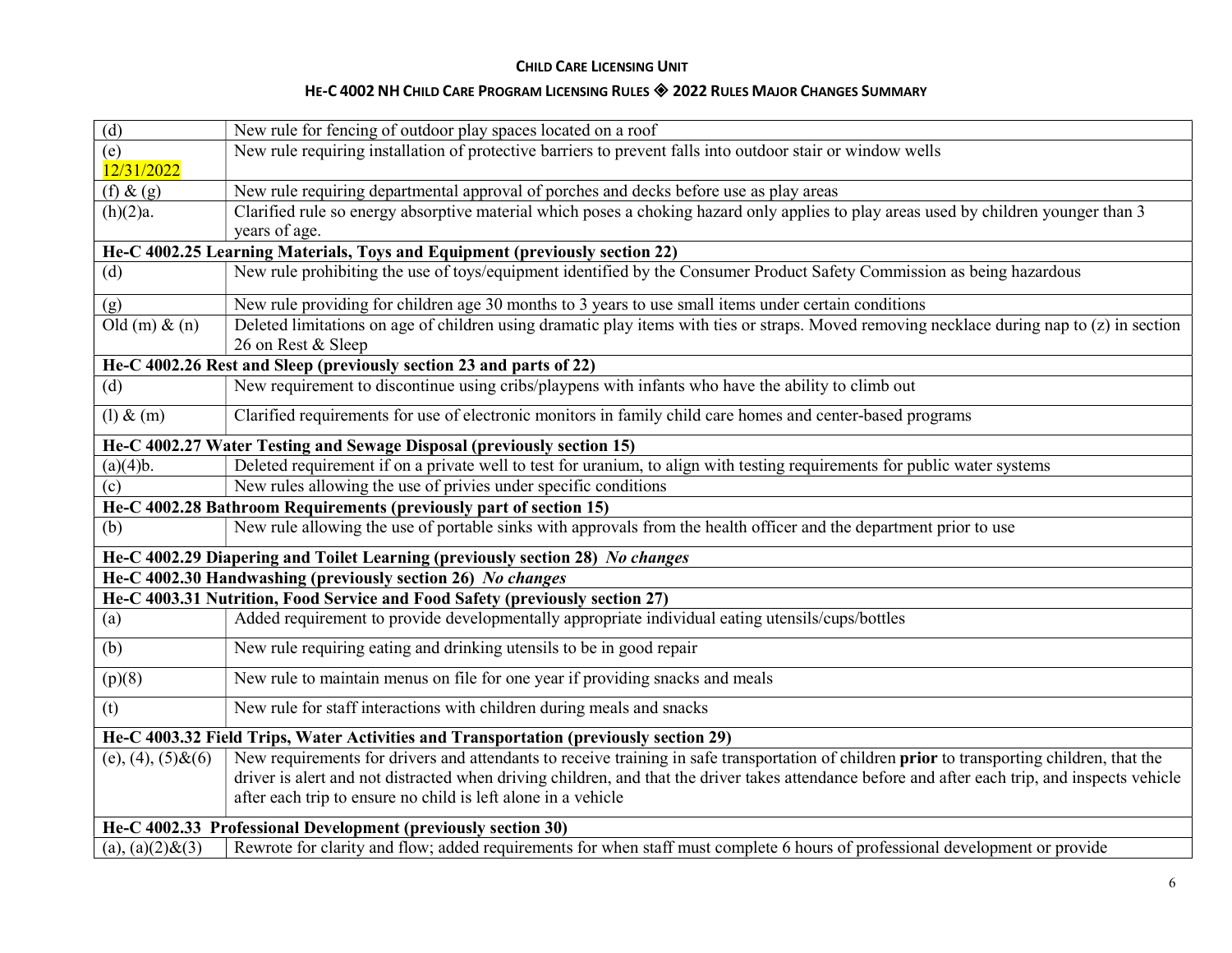|                                                                                  | documentation of completion if obtained previous to employment at program                                                                                                                                                                                                         |
|----------------------------------------------------------------------------------|-----------------------------------------------------------------------------------------------------------------------------------------------------------------------------------------------------------------------------------------------------------------------------------|
| (b)(14)                                                                          | Added training on EOP components as required professional development                                                                                                                                                                                                             |
| $(c)$ & $(d)$                                                                    | Clearly identified which trainings are required to be completed prior to working with infants/children, no changes                                                                                                                                                                |
| (f)                                                                              | Changed obtainment of professional development to within first 12 months of hire and then annually (every calendar year)                                                                                                                                                          |
| (g)                                                                              | Changed obtainment of professional development to within first 12 months of hire and then annually (every calendar year); Amended<br>exemptions from 18 hours of professional development; clarified full-time college means enrolled in a minimum of 12 credit<br>hours/semester |
| (k)                                                                              | Removed child development and child abuse and neglect from the list of professional development topic areas as they are already covered<br>under topics in $(b)$                                                                                                                  |
| (m)                                                                              | Added recertification in first aid as counting towards 2 hours and recertification of CPR as counting towards 3 hours of annual<br>professional development requirements, unless otherwise specified on the training certificate or course description for more or fewer<br>hours |
| He-C 4002.34 Family and Family Group Child Care Programs (previously section 35) |                                                                                                                                                                                                                                                                                   |
| $(b)$ & $(c)$                                                                    | New rules regarding location of family child care and restriction on number of licenses one family child care provider may hold                                                                                                                                                   |
| (d)(2)                                                                           | Edited to add High School Equivalency Test (HiSet), or Test Assessing Secondary Completion (TASC) as equivalent to GED                                                                                                                                                            |
|                                                                                  | He-C 4002.35 Requirements for Child Care Staff in Center-Based Programs (previously section 32)                                                                                                                                                                                   |
| Throughout                                                                       | Edited to add High School Equivalency Test (HiSet), or Test Assessing Secondary Completion (TASC) as equivalent to GED for all<br>positions requiring such                                                                                                                        |
| (a)(1)                                                                           | Reduced requirement for center director or qualified substitute to be on site from 2/3 of each day to 60% of each day's operating hours or<br>60% of evening and nighttime operating hours if night care program                                                                  |
| (b)(2)                                                                           | Reduced requirement for site director to be on site from 2/3 of each day to 60% of each day's operating hours for SAPs operating more<br>than 5 hours per day                                                                                                                     |
| (c)(2)b. & c.                                                                    | Reduced requirement for group leader in SAP or associate teacher in center-based programs to be in charge from 1/3 of the remaining<br>operating hours to the remaining 40% of operating hours                                                                                    |
| (d)                                                                              | Exempted programs operating only as a school age program from requirement to have at least one lead teacher on the premises at all times                                                                                                                                          |
| (j)(3)                                                                           | Eliminated the requirement for a center director to have 3 credits in child development in addition to the requirements in (5) a. through e.                                                                                                                                      |
| (k)                                                                              | Changed requirement for specific college credits to requirement for credits in "related coursework" (now defined)                                                                                                                                                                 |
| $(k)(5)-(7)$                                                                     | Added new options to qualify as a lead teacher                                                                                                                                                                                                                                    |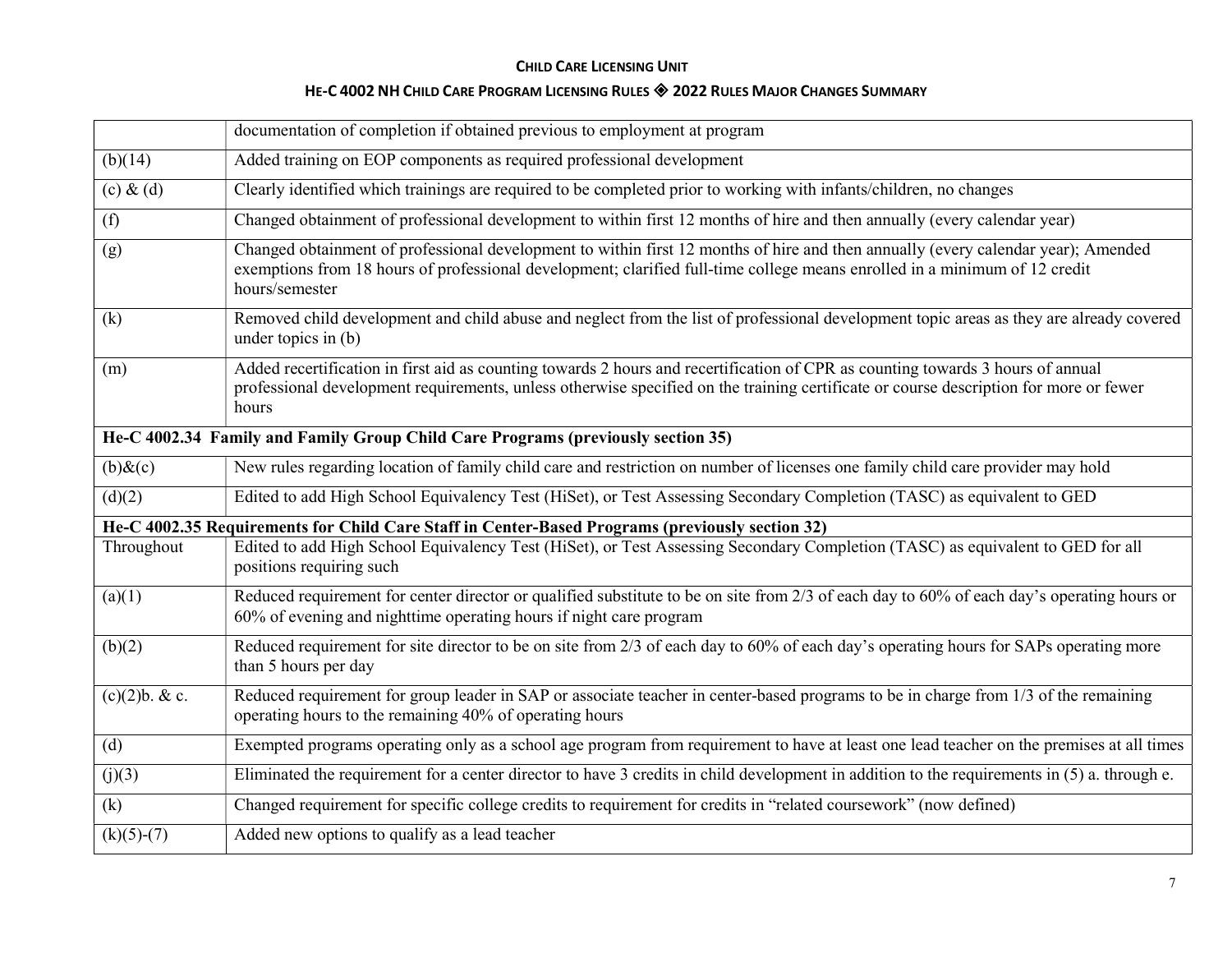| (l)(4)c                                                                                                      | Added new options to qualify as an associate teacher to align with RSA 170-E:11, $I(n)$                                                                                                                                                                 |  |  |
|--------------------------------------------------------------------------------------------------------------|---------------------------------------------------------------------------------------------------------------------------------------------------------------------------------------------------------------------------------------------------------|--|--|
|                                                                                                              | He-C 4002.36 Group Child Care Centers (previously section 33) No changes                                                                                                                                                                                |  |  |
|                                                                                                              | He-C 4002.37 Infant and Toddler Programs (previously section 34) No changes                                                                                                                                                                             |  |  |
|                                                                                                              | He-C 4002.38 Preschool Programs (previously section 35) No changes                                                                                                                                                                                      |  |  |
|                                                                                                              | He-C 4002.39 School Age Programs (previously section 36)                                                                                                                                                                                                |  |  |
| $(c)-(d)$                                                                                                    | Added requirement to protect children from vehicular traffic for programs in public or private school buildings; condensed former rules<br>found in $36(c)\&(d)$                                                                                        |  |  |
| He-C 4002.40 Night Care (previously section 37) No changes                                                   |                                                                                                                                                                                                                                                         |  |  |
| He-C 4002.41 Background Checks and Determination of Eligibility (previously part of sections 02, 04, and 05) |                                                                                                                                                                                                                                                         |  |  |
| (a)                                                                                                          | Add requirement to submit background checks via NH Connections                                                                                                                                                                                          |  |  |
| 05/02/2022                                                                                                   |                                                                                                                                                                                                                                                         |  |  |
| (c)(3)                                                                                                       | Exempts high school and college students from requiring an eligibility card, in addition to those previously exempted                                                                                                                                   |  |  |
| (e)                                                                                                          | New requirement for a new hire whose has current eligibility to have a statement on file that since the previous background check was<br>completed, they have not been convicted of any crimes or had any findings for abuse, neglect, or exploitation. |  |  |
| (f)                                                                                                          | New rule for the department to make a final determination regarding an individual's eligibility for employment within 45 days of receipt<br>of all required information to align with federal requirements                                              |  |  |
| (g)                                                                                                          | New rule specifying that individuals shall not have access to children or be present in the program until receipt of notice of their eligibility                                                                                                        |  |  |
| 05/02/2022                                                                                                   |                                                                                                                                                                                                                                                         |  |  |
| He-C 4002.42 Complaints and Investigations (previously section 07) No change                                 |                                                                                                                                                                                                                                                         |  |  |
| He-C 4002.43 Confidentiality (previously section 08) No change                                               |                                                                                                                                                                                                                                                         |  |  |
| He-C 4002.44 Enforcement Action and Right to Appeal (previously section 09)                                  |                                                                                                                                                                                                                                                         |  |  |
| (d)(2)h.                                                                                                     | New provision allowing the department to require the licensee to replace the center director, site director or site coordinator as a condition<br>on the license                                                                                        |  |  |
| (h)                                                                                                          | Revised to require program to provide the department with evidence of notice to parents of conditions imposed on the license                                                                                                                            |  |  |
|                                                                                                              | He-C 4002.44 Administrative Fines (previously section 10) No substantive changes; editorial only                                                                                                                                                        |  |  |